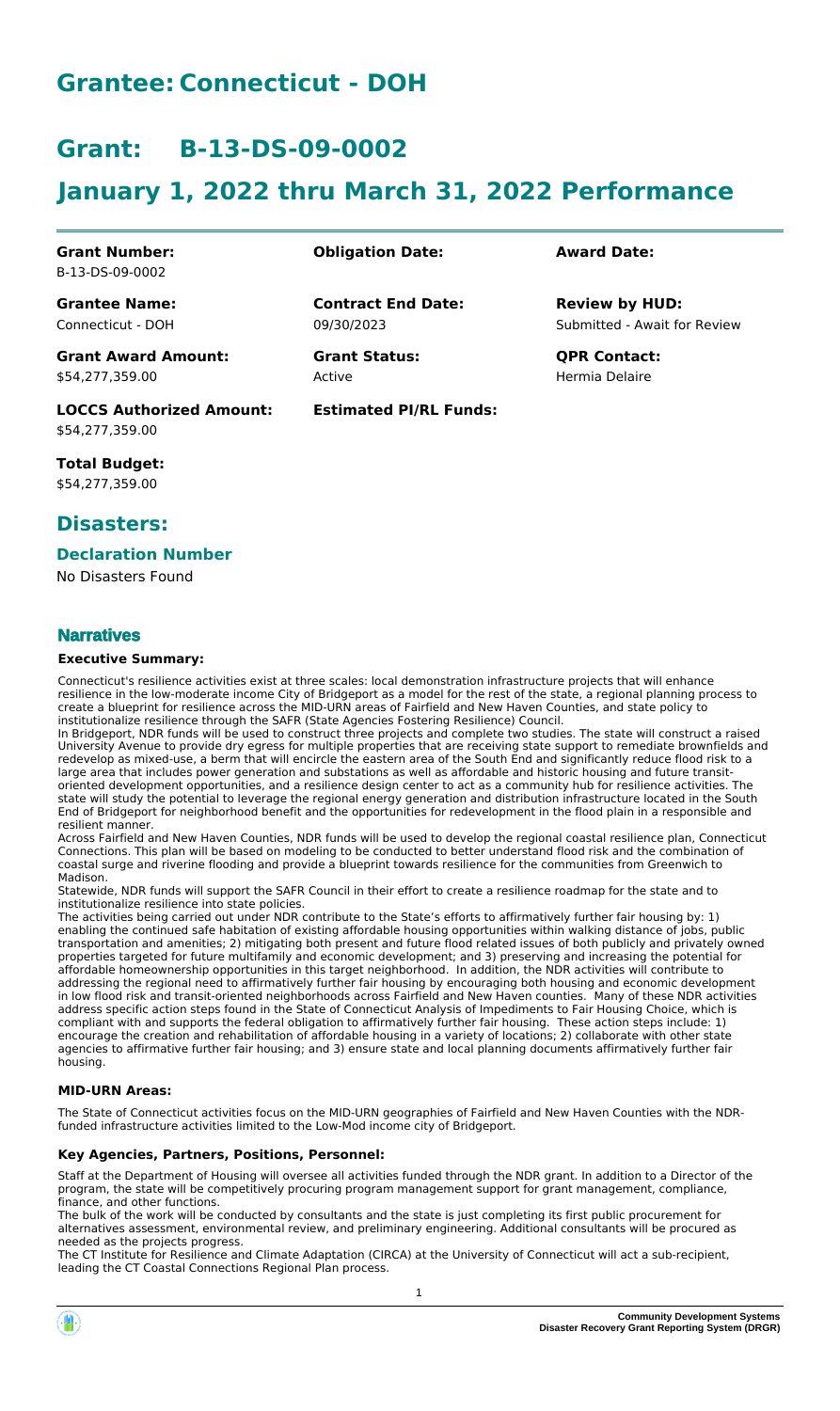Other state agencies through the SAFR Council including the Office of Policy and Management, Department of Transportation, Department of Energy and Environmental Protection and others will support the Department of Housing on timely permitting, review, and other support measures to ensure that the outcomes and timelines of the projects are met.

| <b>Overall</b>                                     | <b>This Report Period</b> | <b>To Date</b>  |
|----------------------------------------------------|---------------------------|-----------------|
| <b>Total Projected Budget from All Sources</b>     | \$0.00                    | \$65,693,082.00 |
| <b>Total Budget</b>                                | \$0.00                    | \$54,277,359.00 |
| <b>Total Obligated</b>                             | \$343,023.28              | \$15,257,264.10 |
| <b>Total Funds Drawdown</b>                        | \$343,023.28              | \$15,217,419.30 |
| <b>Program Funds Drawdown</b>                      | \$343,023.28              | \$15,217,419.30 |
| <b>Program Income Drawdown</b>                     | \$0.00                    | \$0.00          |
| <b>Program Income Received</b>                     | \$0.00                    | \$0.00          |
| <b>Total Funds Expended</b>                        | \$343,023.28              | \$15,217,449.30 |
| <b>HUD Identified Most Impacted and Distressed</b> | \$4,415.18                | \$7,108,876.51  |
| <b>Other Funds</b>                                 | \$0.00                    | \$11,415,723.00 |
| <b>Match Funds</b>                                 | \$0.00                    | \$11,415,723.00 |
| Non-Match Funds                                    | \$0.00                    | \$0.00          |
| <b>Funds Expended</b>                              |                           |                 |
| <b>Overall</b>                                     | <b>Thie Pariod</b>        | To Date         |

| <b>Overall</b>       | <b>This Period</b> | <b>To Date</b>  |
|----------------------|--------------------|-----------------|
| STATE OF CONNECTICUT | \$343,023.28       | \$15,217,449.30 |
| State of Connecticut | \$0.00             | \$0.00          |

### **Progress Toward Required Numeric Targets**

| <b>Requirement</b>                  | <b>Target</b>    | <b>Projected</b> | <b>Actual</b>  |
|-------------------------------------|------------------|------------------|----------------|
| <b>Overall Benefit Percentage</b>   | 50.00%           | 100.00%          | 100.00%        |
| <b>Overall Benefit Amount</b>       | \$20,947,018.00  | \$42,574,036.00  | \$8,022,434.42 |
| <b>Minimum Supporting Leverage</b>  | \$925,846,000.00 | \$.00            | \$.00          |
| <b>Minimum Direct Leverage</b>      | \$146,820,899.00 | \$.00            | \$.00          |
| <b>Limit on Public Services</b>     | \$8,141,603.85   | \$.00            | \$.00          |
| <b>Limit on Admin/Planning</b>      | \$12,380,665.59  | \$12,383,323.00  | \$7,194,984.88 |
| <b>Limit on Admin</b>               | \$.00            | \$2,713,868.00   | \$1,620,687.69 |
| <b>Most Impacted and Distressed</b> | \$54,277,359.00  | \$.00            | \$7,108,876.51 |

### **Overall Progress Narrative:**

During the 1st quarter of 2022 CTDOH along with the project team continued a regimented schedule of coordination meetings with CTDEEP and other state agencies, City of Bridgeport departments, stakeholders, and the community. For Administration, the project management consultant team continues to support all aspects of administration including procurement, finance, audit, monitoring, document storage, environmental review, and construction. Into Q1 2022, the key work involved completion of the 90% Final Design plans, specifications and estimates, and sourcing of additional funding. Additionally, the team will continue the project outreach to stakeholders and state and federal agencies including conducting Technical and Citizen Advisory Committee meetings and a Public Meeting. Q4 also included continued coordination with the Bassick High School project adjacent to the Flood Risk Reduction Project (FRRP) and stakeholder outreach. The CLOMR application was completed and submitted to FEMA on February 1, 2022.

# **Project Summary**

| <b>Project #, Project Title</b> | <b>This Report</b>                      |                                         | <b>To Date</b>                          |  |
|---------------------------------|-----------------------------------------|-----------------------------------------|-----------------------------------------|--|
|                                 | <b>Program Funds</b><br><b>Drawdown</b> | <b>Project Funds</b><br><b>Budgeted</b> | <b>Program Funds</b><br><b>Drawdown</b> |  |
| LTC, Long Term Commitment       | \$0.00                                  | \$0.00                                  | \$0.00                                  |  |

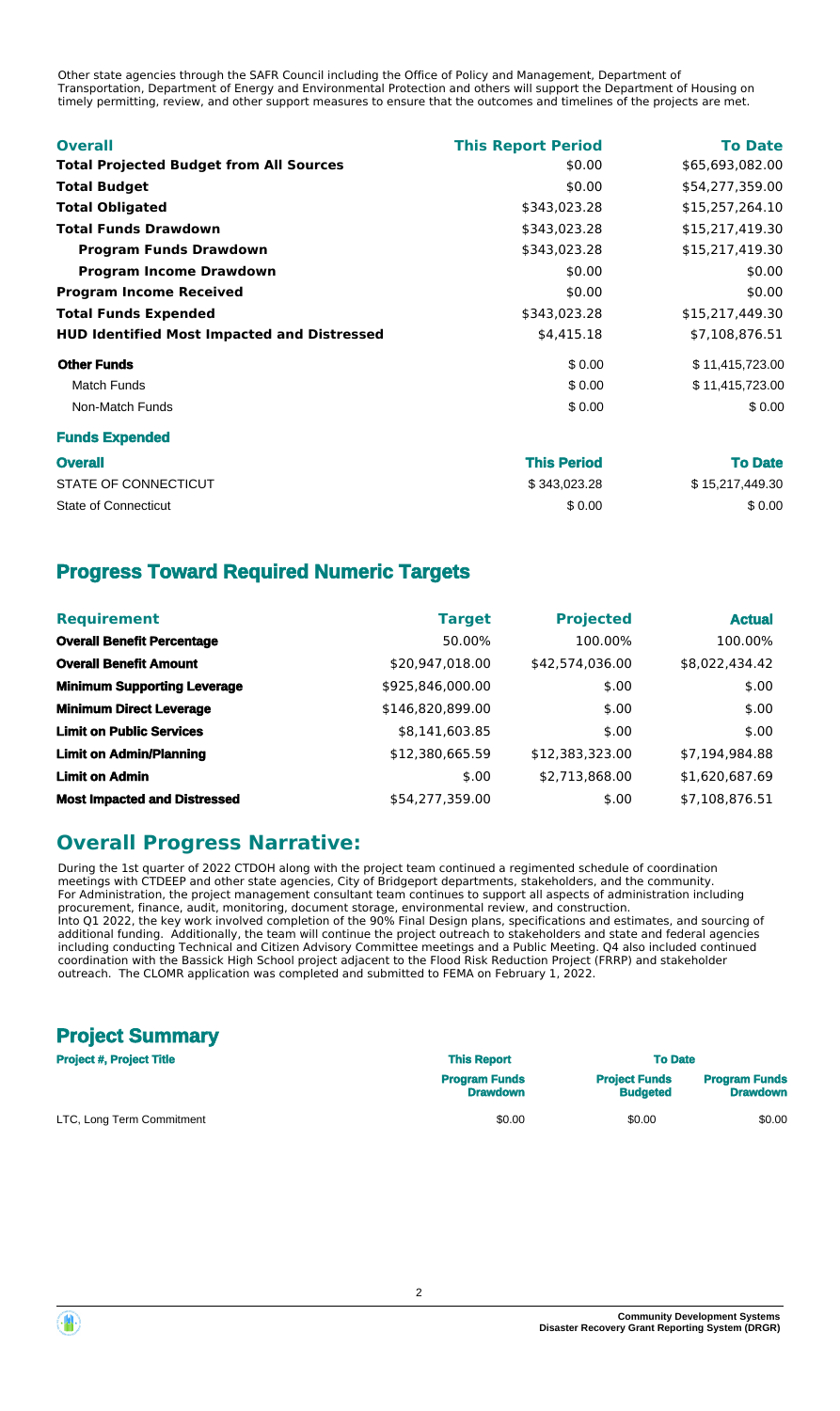| NDR-ADMIN-26336, Administration                       | \$50,931.98  | \$2,713,868.00  | \$1,620,687.69 |
|-------------------------------------------------------|--------------|-----------------|----------------|
| NDR-BPT-, Bridgeport South End                        | \$4,523.75   | \$42,574,036.00 | \$8,206,399.42 |
| NDR-CCRP-, Connecticut Connections Coastal Resilience | \$287.567.55 | \$8.989.455.00  | \$5.390.332.19 |
| OV, Outcome Values                                    | \$0.00       | \$0.00          | \$0.00         |
| SL, Supporting Leverage                               | \$0.00       | \$0.00          | \$0.00         |

# **Activities**

**Project # / NDR-ADMIN-26336 / Administration**

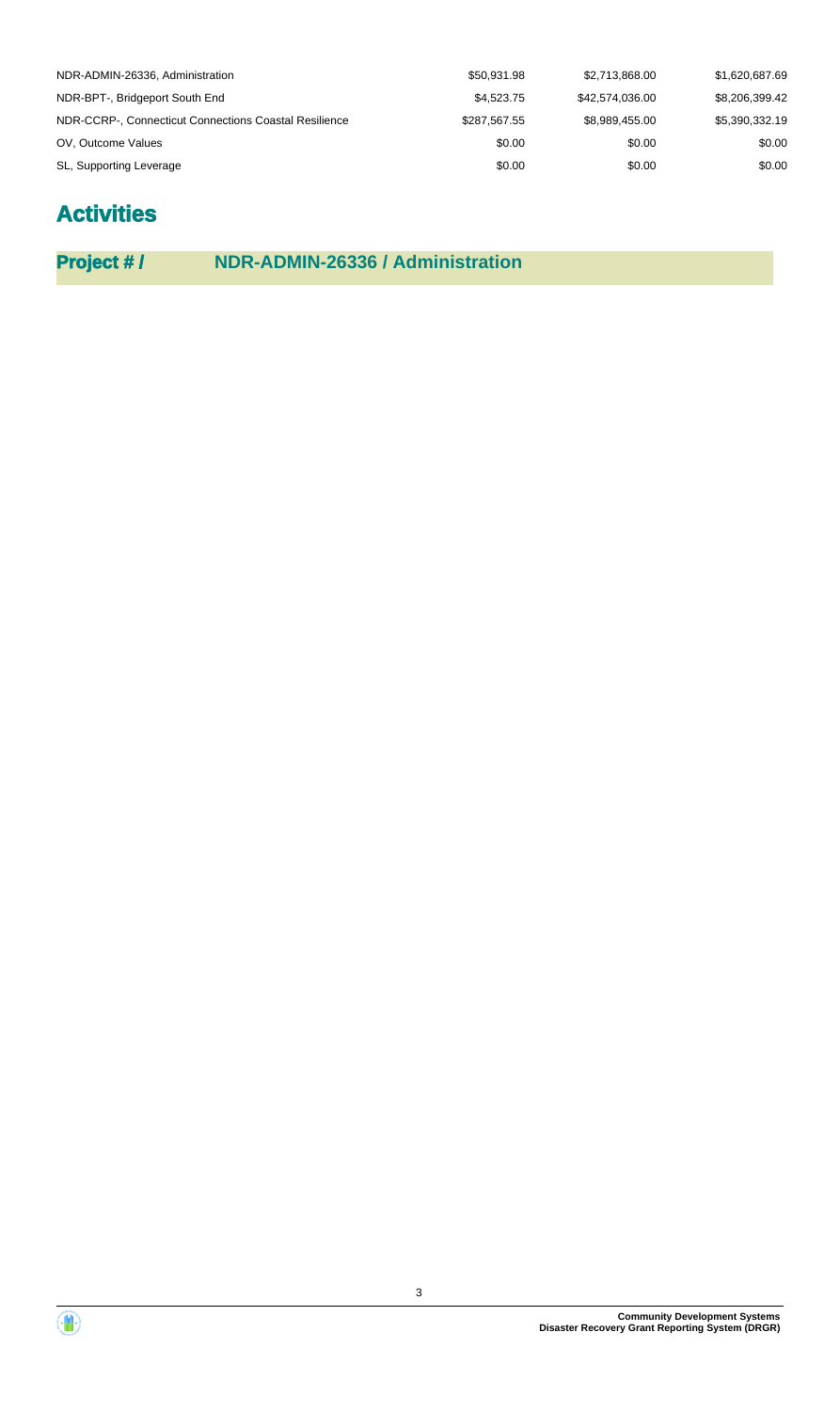# **Grantee Activity Number: NDR-ADMIN Activity Title: Administration**

| <b>Activity Type:</b>        | <b>Activity Status:</b>                    |
|------------------------------|--------------------------------------------|
| Administration               | Under Way                                  |
| <b>Project Number:</b>       | <b>Project Title:</b>                      |
| NDR-ADMIN-26336              | Administration                             |
| <b>Projected Start Date:</b> | <b>Projected End Date:</b>                 |
| 02/08/2017                   | 09/30/2022                                 |
| <b>Benefit Type:</b>         | <b>Completed Activity Actual End Date:</b> |
| N/A                          |                                            |
| <b>National Objective:</b>   | <b>Responsible Organization:</b>           |
| <b>NA</b>                    | STATE OF CONNECTICUT                       |
|                              |                                            |
|                              |                                            |

| <b>Overall</b>                                 | Jan 1 thru Mar 31, 2022 To Date |                |
|------------------------------------------------|---------------------------------|----------------|
| <b>Total Projected Budget from All Sources</b> | \$0.00                          | \$2,713,868.00 |
| <b>Total Budget</b>                            | \$0.00                          | \$2,713,868.00 |
| <b>Total Obligated</b>                         | \$50,931.98                     | \$1,620,687.69 |
| <b>Total Funds Drawdown</b>                    | \$50,931.98                     | \$1,620,687.69 |
| <b>Program Funds Drawdown</b>                  | \$50,931.98                     | \$1,620,687.69 |
| <b>Program Income Drawdown</b>                 | \$0.00                          | \$0.00         |
| <b>Program Income Received</b>                 | \$0.00                          | \$0.00         |
| <b>Total Funds Expended</b>                    | \$50,931.98                     | \$1,620,687.69 |
| STATE OF CONNECTICUT                           | \$50,931.98                     | \$1,620,687.69 |
| <b>Most Impacted and Distressed Expended</b>   | \$0.00                          | \$0.00         |

#### **Activity Description:**

Grant Administration activities to ensure that the program deadlines are met and all HUD regulations are followed in achieving the desired outcomes of the other projects.

#### **Location Description:**

Statewide

#### **Activity Progress Narrative:**

The program management (PM) consultant continues to provide support for all aspects of the program grant. As the liaison between the project consultants and CTDOH they have established a document management system that will house all aspects of the program including contracts, submittals, reports and registers and financials. The PM has established and continues to maintain efficient workflows that will allow for full tracking of all program components.

During Q1 the 90% submission for FRRP and RBD were received. All files were properly catalogued and filed within the document management system. As additional review and supporting documents are received, they are catalogued in a similar fashion.

The PM continues to review and process consultant invoices and submitting them to CTDOH for final review and approval. As the grantee, CTDOH has full and final oversight of all aspects of the program and the PM team reports directly to CTDOH.

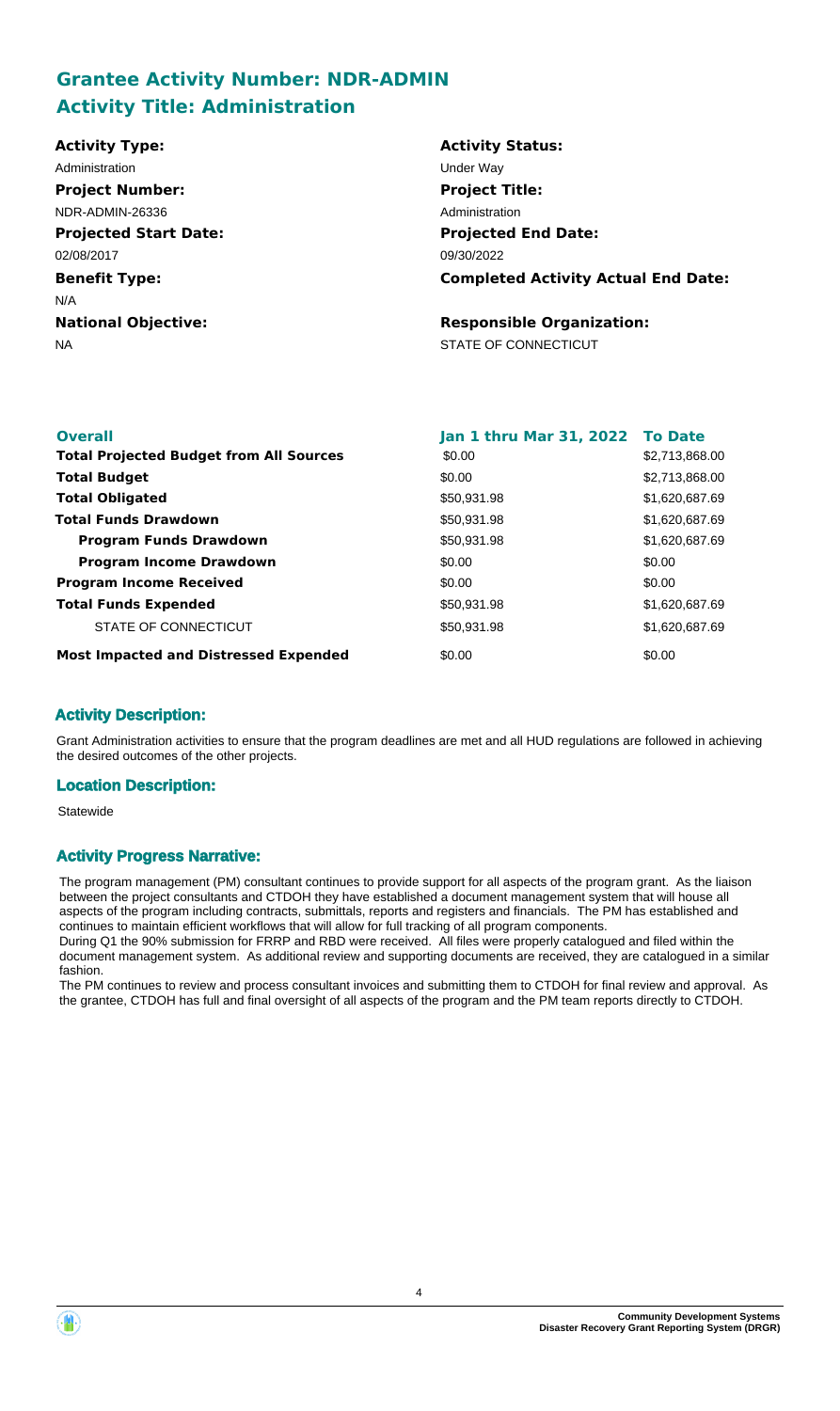#### **Accomplishments Performance Measures**

### **No Accomplishments Performance Measures**

### **Beneficiaries Performance Measures**

### **No Beneficiaries Performance Measures found.**

### **Activity Locations**

**No Activity Locations found.**

No Other Funding Sources Found **Other Funding Sources**

### **Other Funding Sources Budgeted - Detail**

| <b>Match Sources</b>                                                          | <b>Amount</b>   |
|-------------------------------------------------------------------------------|-----------------|
| Department of Energy and Environmental Protection                             | \$25,000,000.00 |
| Department of Transportation                                                  | \$1,000,000,00  |
| Office of Policy and Management                                               | \$350,000,00    |
| University of Connecticut, CT Institute for Resilience and Climate Adaptation | \$1,200,000,00  |
| <b>Subtotal Match Sources</b>                                                 |                 |

#### **Activity Supporting Documents:** None

### **Project # / NDR-BPT- / Bridgeport South End**



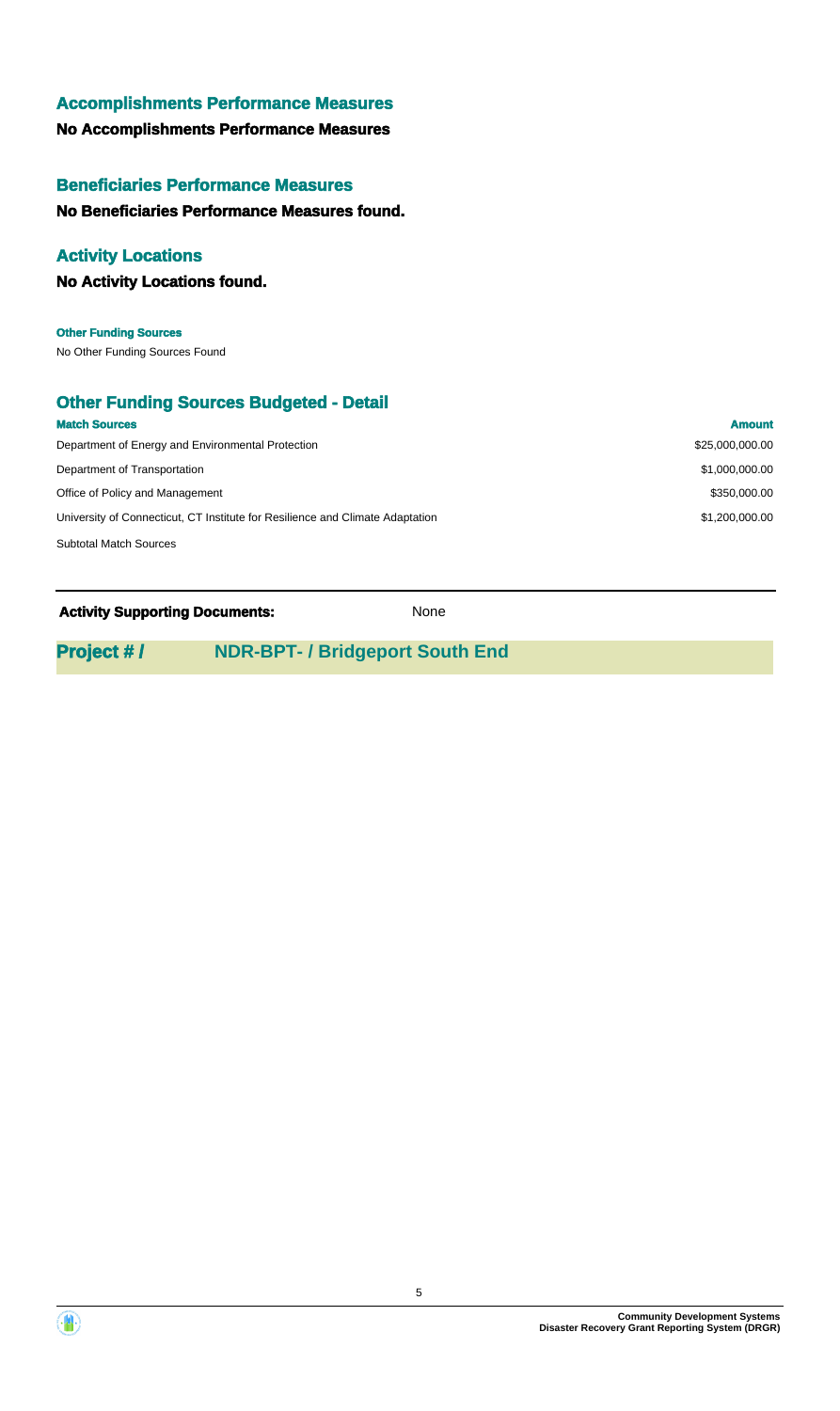# **Grantee Activity Number: NDR-BPT-Berm - 2066128 Activity Title: Earthen Berm**

| <b>Activity Type:</b>              | <b>Activity Status:</b>                    |
|------------------------------------|--------------------------------------------|
| Dike/dam/stream-river bank repairs | Under Way                                  |
| <b>Project Number:</b>             | <b>Project Title:</b>                      |
| NDR-BPT-                           | <b>Bridgeport South End</b>                |
| <b>Projected Start Date:</b>       | <b>Projected End Date:</b>                 |
| 02/08/2017                         | 09/30/2022                                 |
| <b>Benefit Type:</b>               | <b>Completed Activity Actual End Date:</b> |
| Area (Census)                      |                                            |
| <b>National Objective:</b>         | <b>Responsible Organization:</b>           |
| Low/Mod                            | STATE OF CONNECTICUT                       |
|                                    |                                            |

| <b>Overall</b>                                 | Jan 1 thru Mar 31, 2022 To Date |                 |
|------------------------------------------------|---------------------------------|-----------------|
| <b>Total Projected Budget from All Sources</b> | \$0.00                          | \$35,630,036.00 |
| <b>Total Budget</b>                            | \$0.00                          | \$35,630,036.00 |
| <b>Total Obligated</b>                         | \$3,845.19                      | \$6,822,136.50  |
| <b>Total Funds Drawdown</b>                    | \$3,845.19                      | \$6,822,136.50  |
| <b>Program Funds Drawdown</b>                  | \$3,845.19                      | \$6,822,136.50  |
| <b>Program Income Drawdown</b>                 | \$0.00                          | \$0.00          |
| <b>Program Income Received</b>                 | \$0.00                          | \$0.00          |
| <b>Total Funds Expended</b>                    | \$3,845.19                      | \$6,822,166.50  |
| STATE OF CONNECTICUT                           | \$3.845.19                      | \$6.822,166.50  |
| <b>Most Impacted and Distressed Expended</b>   | \$3,845.19                      | \$5.942.963.28  |

#### **Activity Description:**

Construct an accredited flood protection line linking the redevelopment of 60 Main Street, the new elevated natural gas-fired power plant, and downtown, removing the eastern South End's critical infrastructure and low-moderate income housing and historic districts from the 100-year flood plain and reinforcing the connection between the Downtown and South End neighborhoods.

#### **Location Description:**

City of Bridgeport's South End

#### **Activity Progress Narrative:**

Bi-weekly conference calls were conducted with CT DOH, CT DOT and the Design Team to coordinate issues and review design status. Designer submitted 90% final design documents for review and response matrix for comments on the 60% final design. Coordination meetings were conducted with CT DEEP, City of Bridgeport and the Bassick High School team. Tree Inventory for Seaside Park was completed this quarter. Preparation of subsurface investigation bid documents was completed. Designer coordinating with CT DOH regarding access to private properties to conduct the program. Efforts are underway to resolve questions of acquisition of rights-of-way, long-term ownership of the facilities and plan for operations and maintenance. Preparation of environmental permit applications continued this period. Utility company coordination is on hold pending resolution of statutory questions by the involved Connecticut state agencies who are working to review applicable state statutes and determine the path forward regarding this issue.



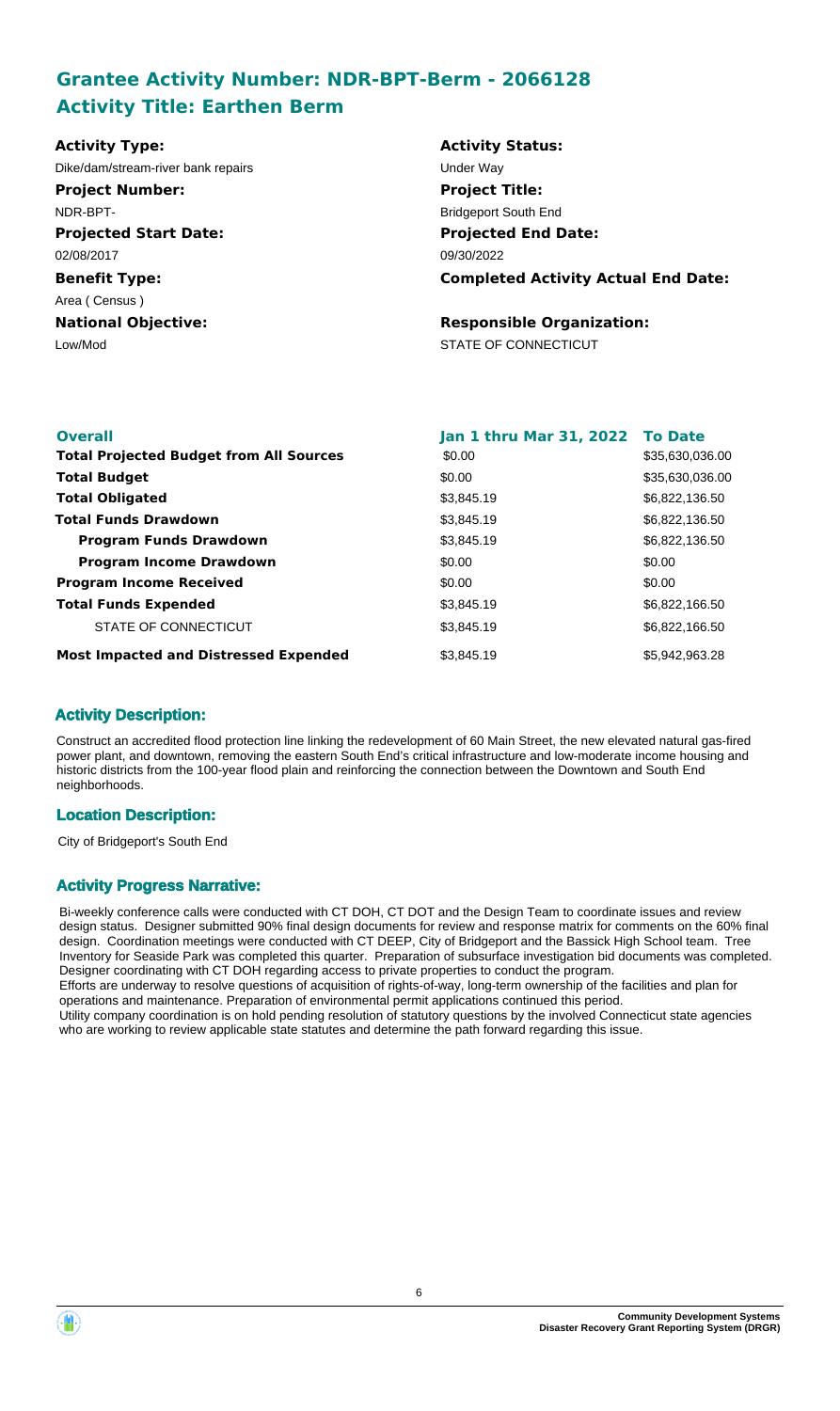Outreach meetings were conducted to inform stakeholders and the public of project status. TAC and CAC meeting were conducted on March 9, 2022, and a Public Info. meeting was conducted on March 23, 2022. All were conducted virtually.

#### **Accomplishments Performance Measures**

|                             | <b>This Report Period</b> | <b>Cumulative Actual Total / Expected</b> |
|-----------------------------|---------------------------|-------------------------------------------|
|                             | <b>Total</b>              | <b>Total</b>                              |
| # of Linear feet of Public  | $\Omega$                  | 0/3500                                    |
| # of Linear miles of Public | 0                         | 0/1                                       |
| # of public facilities      | 0                         | 0/1                                       |

#### **Beneficiaries Performance Measures**

**No Beneficiaries Performance Measures found.**

#### **Activity Locations**

**No Activity Locations found.**

### **Other Funding Sources**

No Other Funding Sources Found

#### **Other Funding Sources Budgeted - Detail**

#### **No Other Match Funding Sources Found**

**Activity Supporting Documents:** None



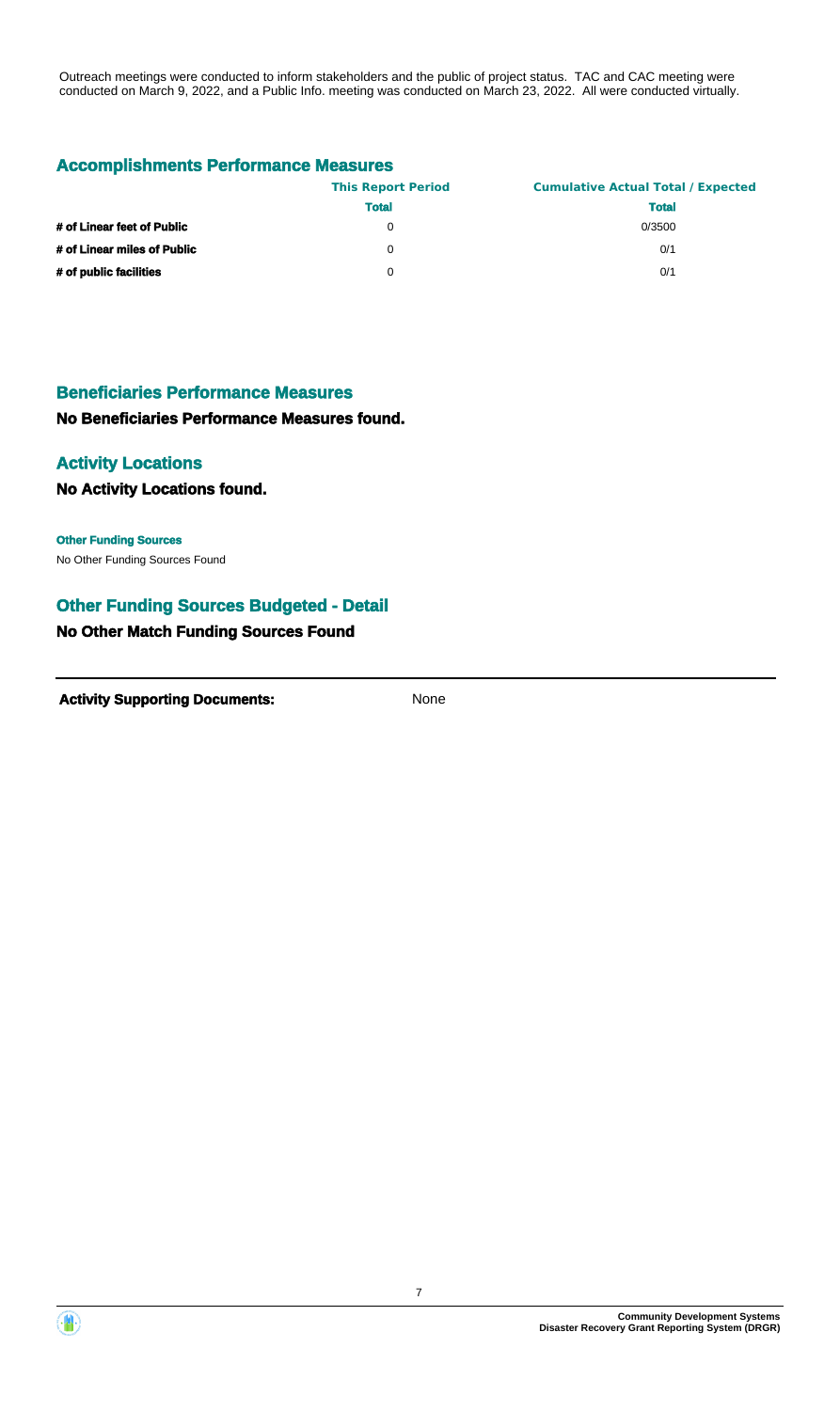# **Grantee Activity Number: NDR-BPT-ResCtr - 2066127 Activity Title: Resilience Center**

| <b>Activity Type:</b>                              | <b>Activity Status:</b>                    |
|----------------------------------------------------|--------------------------------------------|
| Rehabilitation/reconstruction of public facilities | Under Way                                  |
| <b>Project Number:</b>                             | <b>Project Title:</b>                      |
| NDR-BPT-                                           | <b>Bridgeport South End</b>                |
| <b>Projected Start Date:</b>                       | <b>Projected End Date:</b>                 |
| 02/02/2017                                         | 09/30/2022                                 |
| <b>Benefit Type:</b>                               | <b>Completed Activity Actual End Date:</b> |
| Area (Census)                                      |                                            |
| <b>National Objective:</b>                         | <b>Responsible Organization:</b>           |
| Low/Mod                                            | STATE OF CONNECTICUT                       |
|                                                    |                                            |
|                                                    |                                            |

| <b>Overall</b>                                 | Jan 1 thru Mar 31, 2022 To Date |                |
|------------------------------------------------|---------------------------------|----------------|
| <b>Total Projected Budget from All Sources</b> | \$0.00                          | \$1,000,000.00 |
| <b>Total Budget</b>                            | \$0.00                          | \$1,000,000.00 |
| <b>Total Obligated</b>                         | \$108.57                        | \$190.788.21   |
| <b>Total Funds Drawdown</b>                    | \$108.57                        | \$190,788.21   |
| <b>Program Funds Drawdown</b>                  | \$108.57                        | \$190,788.21   |
| <b>Program Income Drawdown</b>                 | \$0.00                          | \$0.00         |
| <b>Program Income Received</b>                 | \$0.00                          | \$0.00         |
| <b>Total Funds Expended</b>                    | \$108.57                        | \$190,788.21   |
| STATE OF CONNECTICUT                           | \$108.57                        | \$190,788.21   |
| <b>Most Impacted and Distressed Expended</b>   | \$0.00                          | \$165,855,07   |

#### **Activity Description:**

Construct a design center in the South End to operate as a community center and provide a central location for providing information to the community and assist the community in future recovery efforts.

#### **Location Description:**

City of Bridgeport's South End

#### **Activity Progress Narrative:**

During Final Design, the team will contribute to the collaborative understanding of how NDR funding to the Freeman Houses will be used to create space and programming reflective of the proposed resilience center status of Freeman Houses. No Design Team activity this quarter.

#### **Accomplishments Performance Measures**

#### **No Accomplishments Performance Measures**



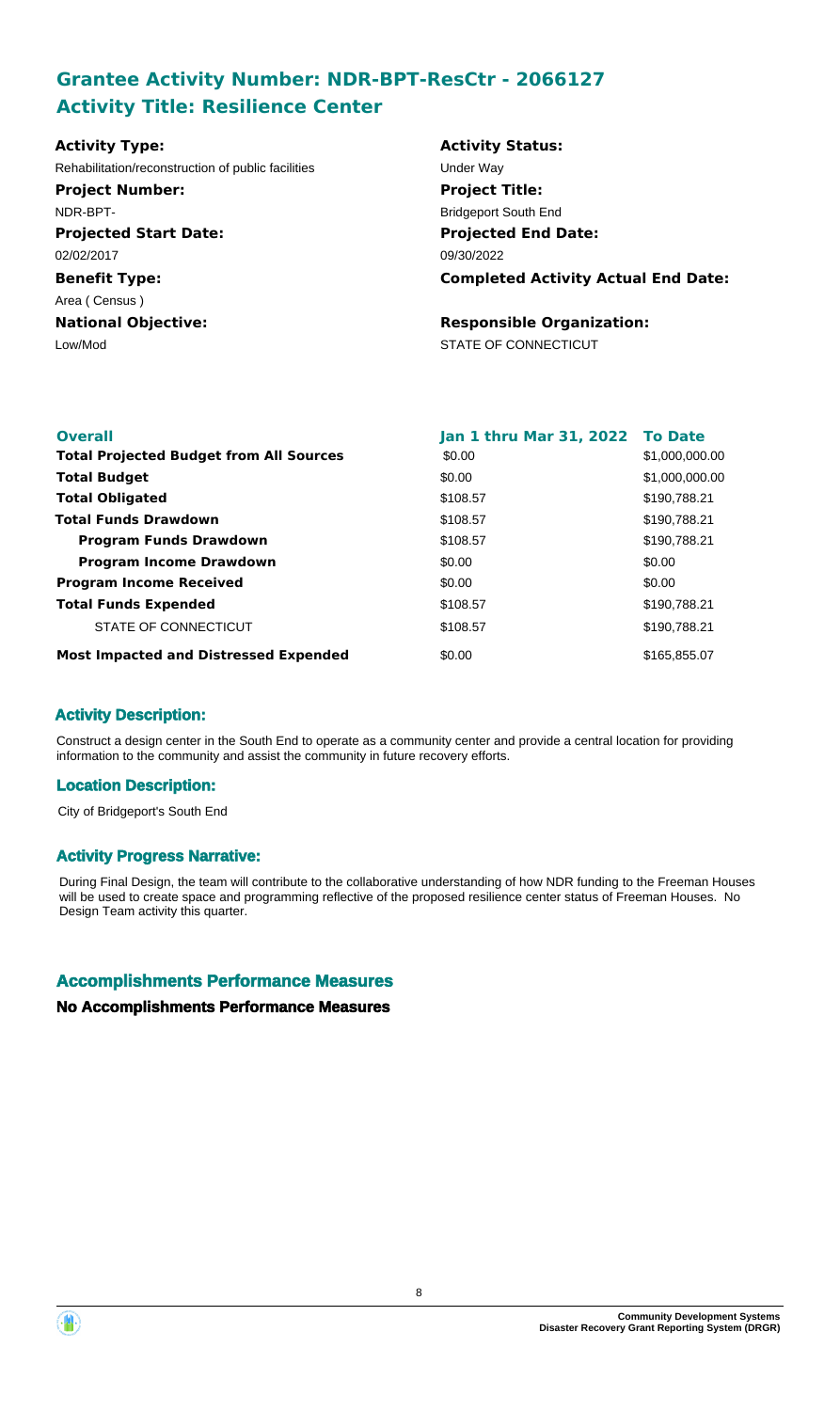#### **Beneficiaries Performance Measures**

#### **No Beneficiaries Performance Measures found.**

#### **Activity Locations**

**No Activity Locations found.**

No Other Funding Sources Found **Other Funding Sources**

# **Other Funding Sources Budgeted - Detail**

**No Other Match Funding Sources Found**

**Activity Supporting Documents:** None



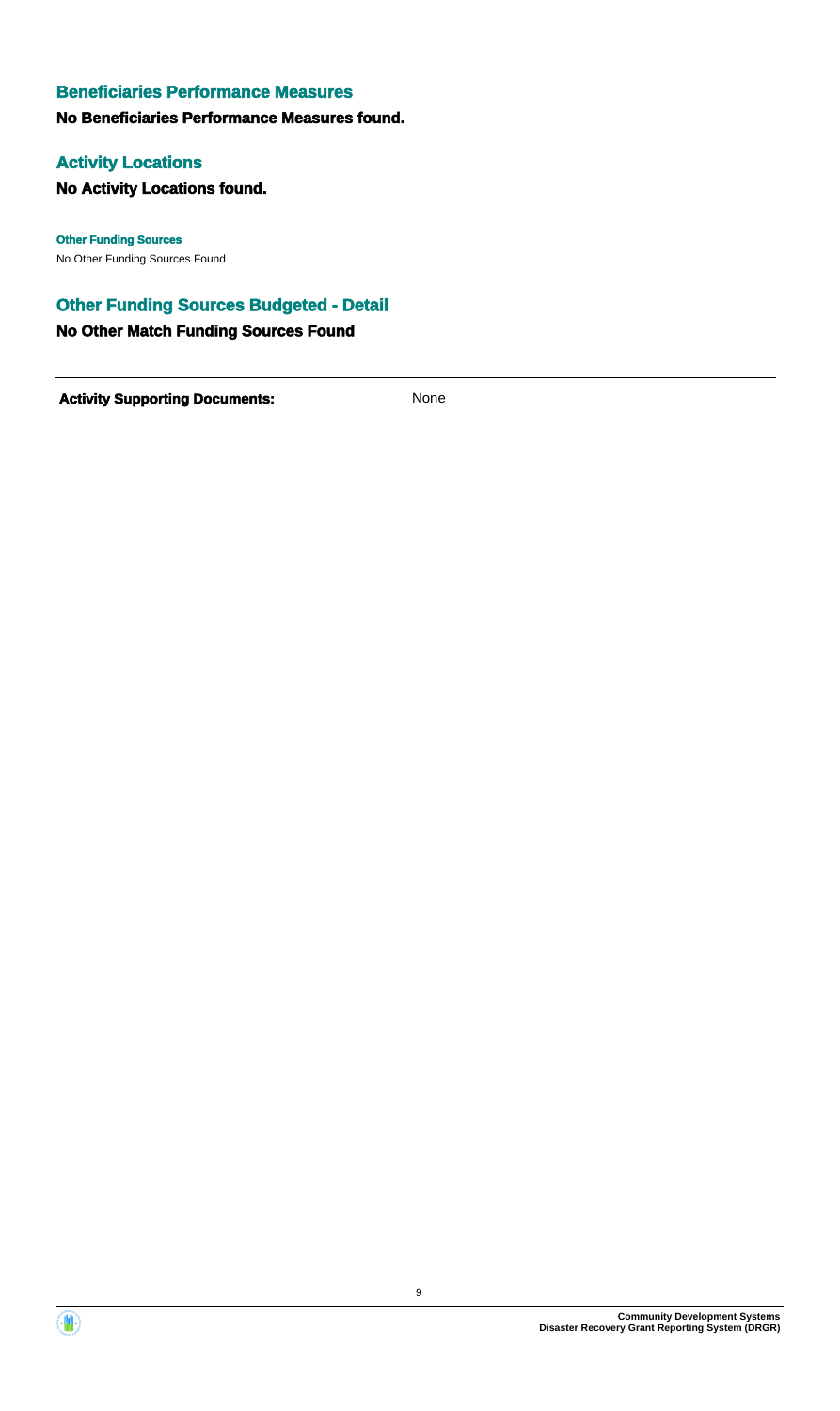# **Grantee Activity Number: NDR-BPT-Univ-2066126 Activity Title: University Ave**

| <b>Activity Type:</b>                  | <b>Activity Status:</b>                    |
|----------------------------------------|--------------------------------------------|
| Construction/reconstruction of streets | Under Way                                  |
| <b>Project Number:</b>                 | <b>Project Title:</b>                      |
| NDR-BPT-                               | <b>Bridgeport South End</b>                |
| <b>Projected Start Date:</b>           | <b>Projected End Date:</b>                 |
| 02/08/2017                             | 09/30/2022                                 |
| <b>Benefit Type:</b>                   | <b>Completed Activity Actual End Date:</b> |
| Area (Census)                          |                                            |
| <b>National Objective:</b>             | <b>Responsible Organization:</b>           |
| Low/Mod                                | STATE OF CONNECTICUT                       |
|                                        |                                            |
|                                        |                                            |

| <b>Overall</b>                                 | Jan 1 thru Mar 31, 2022 To Date |                |
|------------------------------------------------|---------------------------------|----------------|
| <b>Total Projected Budget from All Sources</b> | \$0.00                          | \$5,264,000,00 |
| <b>Total Budget</b>                            | \$0.00                          | \$5,264,000.00 |
| <b>Total Obligated</b>                         | \$569.99                        | \$1,009,509.71 |
| <b>Total Funds Drawdown</b>                    | \$569.99                        | \$1,009,509.71 |
| <b>Program Funds Drawdown</b>                  | \$569.99                        | \$1,009,509.71 |
| <b>Program Income Drawdown</b>                 | \$0.00                          | \$0.00         |
| <b>Program Income Received</b>                 | \$0.00                          | \$0.00         |
| <b>Total Funds Expended</b>                    | \$569.99                        | \$1,009,509.71 |
| STATE OF CONNECTICUT                           | \$569.99                        | \$1,009,509.71 |
| <b>Most Impacted and Distressed Expended</b>   | \$569.99                        | \$879,180.76   |

#### **Activity Description:**

Raise University Avenue from Myrtle Avenue to 60 Main Street to serve as a dry egress corridor for the redevelopment of 60 Main Street and other properties.

#### **Location Description:**

City of Bridgeport's South End

#### **Activity Progress Narrative:**

Final Design continued this quarter including pump station, stormwater park and roadway geometry designs. Designer submitted 90% final design documents for review and response matrix for comments on the 60% final design. Coordination with City of Bridgeport and CT DEEP occurred this quarter. Bi-weekly conference calls were conducted with CT DOH, CT DOT and the Design Team to coordinate issues and review design status. Preparation of subsurface investigation bid documents was completed. Designer coordinating with CT DOH regarding access to private properties to conduct the program. Efforts are underway to resolve questions associated with acquisition of rights-of way, long-term ownership of the facilities and plan for operations and maintenance. Preparation of environmental permit applications continued during this period. Outreach meetings were conducted to inform stakeholders and the public of project status. TAC and CAC meeting were conducted on March 9, 2022, and a Public Info. meeting was conducted on March 23, 2022. All were conducted virtually. Utility company coordination is on hold pending resolution of statutory questions by the involved Connecticut state agencies who are working to review applicable state statutes and determine the path forward regarding

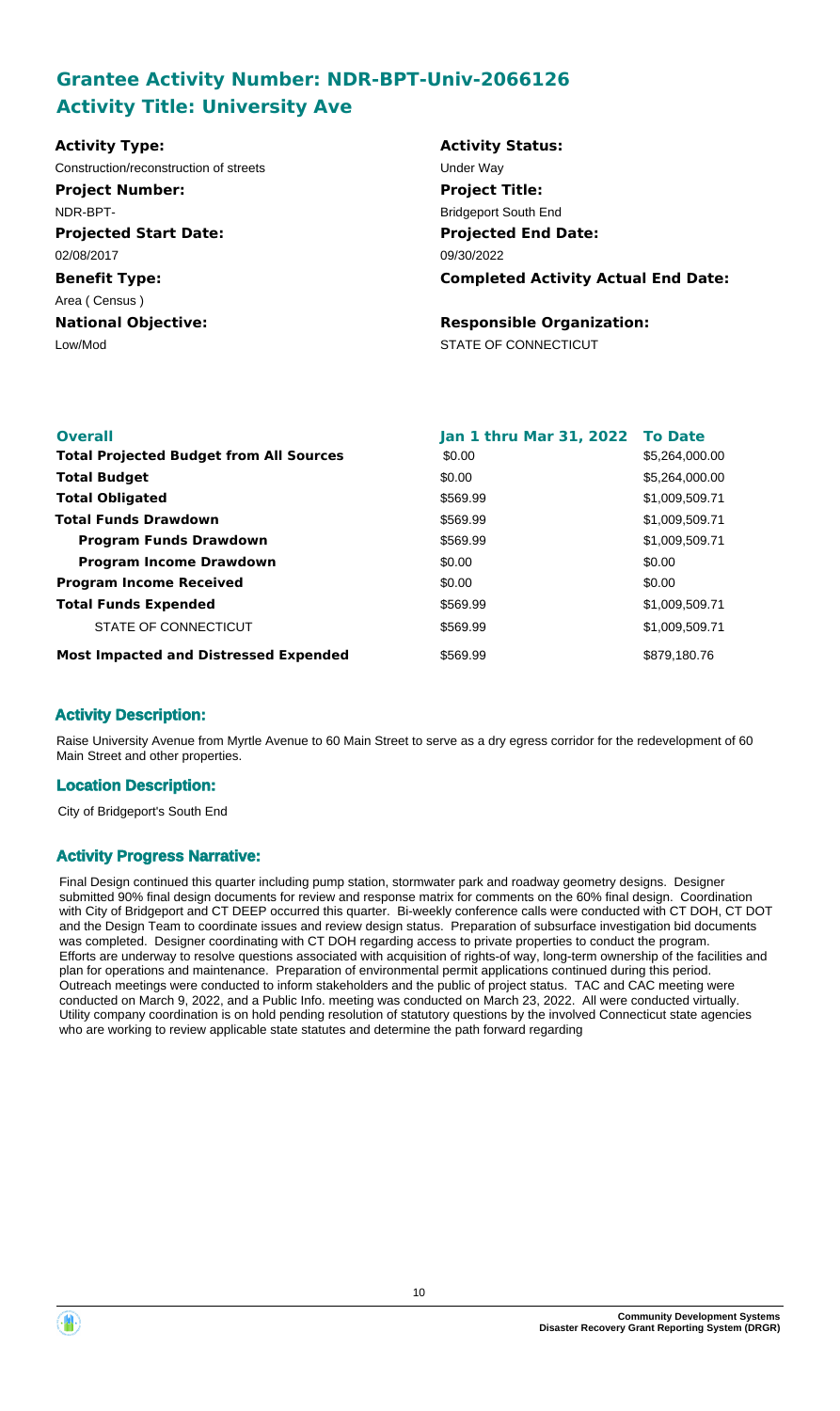this issue.

#### **Accomplishments Performance Measures**

|                             | <b>This Report Period</b> | <b>Cumulative Actual Total / Expected</b> |
|-----------------------------|---------------------------|-------------------------------------------|
|                             | <b>Total</b>              | <b>Total</b>                              |
| # of Linear feet of Public  |                           | 0/1310                                    |
| # of Linear miles of Public |                           | 0/1                                       |

# **Beneficiaries Performance Measures**

### **No Beneficiaries Performance Measures found.**

#### **Activity Locations**

#### **No Activity Locations found.**

#### **Other Funding Sources**

No Other Funding Sources Found

#### **Other Funding Sources Budgeted - Detail**

**Match Sources Amount** 

Department of Economic and Community Development  $$2,365,000.00$ 

Subtotal Match Sources

**Activity Supporting Documents:** None

**Project # / NDR-CCRP- / Connecticut Connections Coastal Resilience**



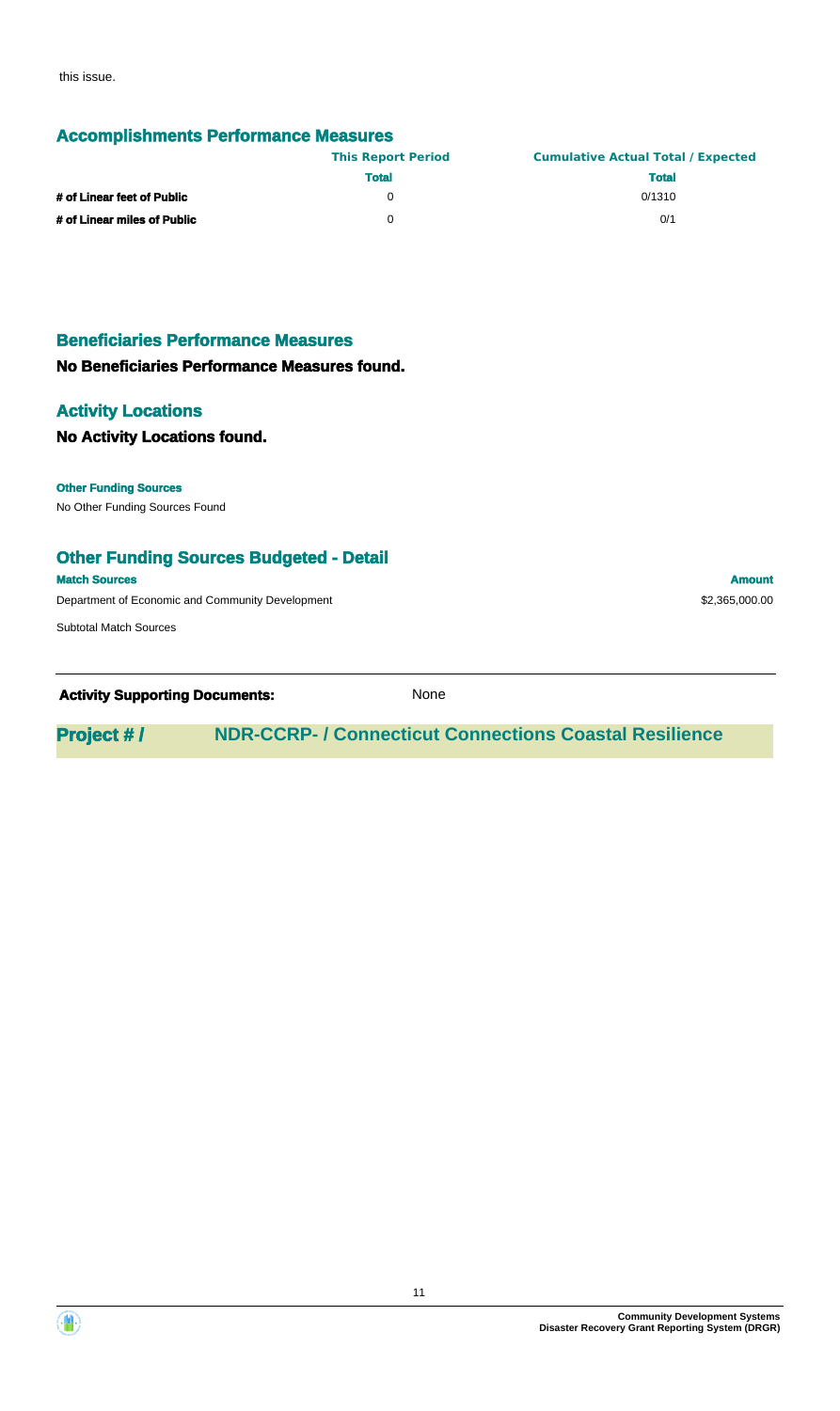# **Grantee Activity Number: NDR-CCCRP-Coastal - 2066131 Activity Title: Connecticut Connections Coastal Resilience Plan**

**Projected Start Date: Benefit Type:** NA STATE OF CONNECTICUT **National Objective: Activity Status: Projected End Date: Completed Activity Actual End Date: Activity Type:** 09/30/2022 02/08/2017 Area ( Census ) **Responsible Organization:** Planning Under Way **Project Number:** NDR-CCRP-**Project Title:** Connecticut Connections Coastal Resilience Plan

| <b>Overall</b>                                 | Jan 1 thru Mar 31, 2022 To Date |                |
|------------------------------------------------|---------------------------------|----------------|
| <b>Total Projected Budget from All Sources</b> | \$0.00                          | \$8,989,455.00 |
| <b>Total Budget</b>                            | \$0.00                          | \$8,989,455.00 |
| <b>Total Obligated</b>                         | \$287,567.55                    | \$5,390,332.19 |
| <b>Total Funds Drawdown</b>                    | \$287,567.55                    | \$5,390,332.19 |
| <b>Program Funds Drawdown</b>                  | \$287,567.55                    | \$5,390,332.19 |
| <b>Program Income Drawdown</b>                 | \$0.00                          | \$0.00         |
| <b>Program Income Received</b>                 | \$0.00                          | \$0.00         |
| <b>Total Funds Expended</b>                    | \$287,567.55                    | \$5,390,332.19 |
| STATE OF CONNECTICUT                           | \$287,567.55                    | \$5,390,332.19 |
| <b>Most Impacted and Distressed Expended</b>   | \$0.00                          | \$0.00         |

### **Activity Description:**

Develop a regional coastal resilience plan covering the MID-URN geography of Fairfield and New Haven Counties including modeling of the future impacts of flooding to critical facilities.

#### **Location Description:**

All of Fairfield and New Haven Counties

#### **Activity Progress Narrative:**

In this Quarter, the Resilient Connecticut team completed a final report for Phase II which summarized the vulnerability assessment and planning process which resulted in the identification of Resilience Opportunity Areas (ROARs) in Fairfield and New Haven Counties. Additional engagement with state agencies and municipalities was conducted to present potential project sites for Phase III, get feedback on prioritization, and develop scopes of work for site/community scale planning efforts in Phase III. A final draft plan for Phase III which includes 7 project areas in the following municipalities: Danbury, Norwalk, Fairfield, Stratford, Ansonia, New Haven, and Branford, was presented to the SAFR State Agency Workgroup on 3/18. Planning

In the first quarter of 2022 the Planning Team completed a final report for Resilient Connecticut Phase II, which summarized the vulnerability assessment and planning process which resulted in the identification of Resilience Opportunity Areas (ROARs) in Fairfield and New Haven Counties. The report includes a map portfolio for 20 ROARs that were selected as potential sites for additional planning work in Phase III. The final report for Phase II and related materials can be found here: https://resilientconnecticut.uconn.edu/resilience-opportunities/.

The Planning Team also spent much of this quarter conducting follow-up engagement with state agencies and

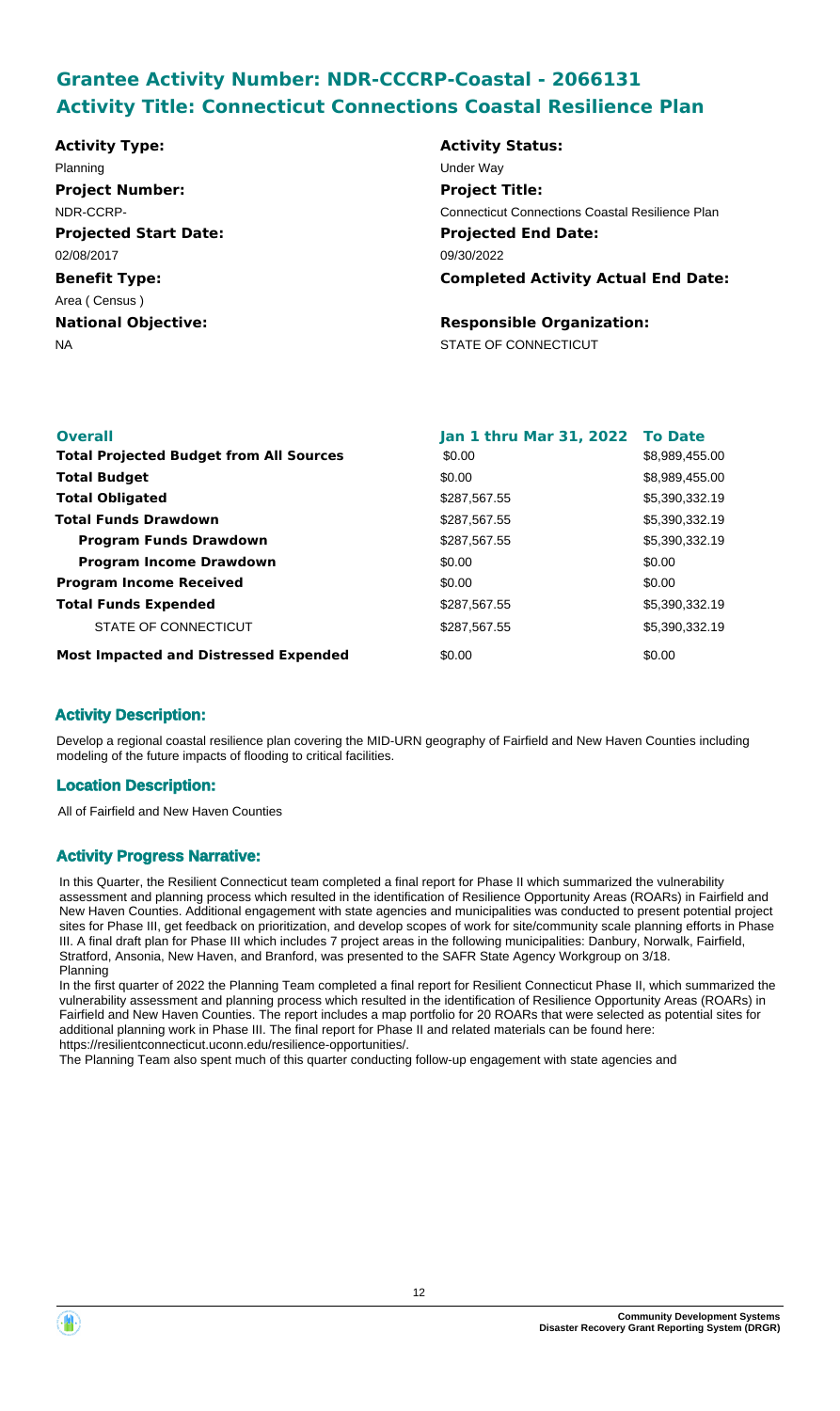municipalities to get feedback on potential sites and confirm the capacity and interest of municipal staff to partner on Phase III planning work for specific sites. A meeting of the State Agencies Fostering Resilience (SAFR) State Agency Workgroup was held on 2/4 to discuss preliminary prioritization of potential Phase III project areas and get feedback on sites. Additional meetings with individual state agencies were conducted to provide a more in-depth overview of the project areas and get specific feedback on parallel planning efforts led by agencies. These meetings included DPH (1/7 and 1/14), DECD (1/5), DOT (1/13), and the Connecticut Green Bank (2/9). Follow-up engagement with municipalities was conducted to confirm interest and discuss scopes of work for Phase III projects: Bridgeport (2/2), Stratford (2/10 and 3/3), Waterbury (2/14), New Haven (2/18), Norwalk (2/17 and 3/25), and Danbury (2/24). A 2nd SAFR meeting was held on 3/18 to present a final draft plan for Phase III which includes 7 project areas in the following municipalities: Danbury, Norwalk, Fairfield, Stratford, Ansonia, New Haven, and Branford.

#### **Engagement**

In this quarter CIRCA released a new white paper as part of the Resilient Connecticut Information Series. The paper entitled, "Floodplain Building Elevation Standards for Critical Facilities" explains how critical structures are subject to different standards regarding flood protection measures. Determining the appropriate flood protection height required for an infrastructure project can be complex. Factors vary depending on a project's location, funding source, construction type and critical/non-critical designation. This white paper explains concepts and definitions to help navigate design standards for consultants and state and municipal staff.

CIRCA's Director of Resilience Planning participated in a DOT Podcast titled, "Climate Change Effects on State Transportation". In Episode 23 of DOT's Along the Lines that aired on January 18, host Rich Andreski and his guests from the Connecticut Department of Transportation (DOT) and CIRCA discuss the importance of making our vital public transportation systems more resilient to climate change. The podcast's roundtable members also discussed the vulnerability of transportation systems and how decisions of greener commuting choices can help combat climate change.

CIRCA staff have been working hard this quarter to prep for an April 22nd Earth Day Resilient Communities Conference. Held in partnership with the UConn School of Law, this event will feature an update on the Resilient Connecticut project as well as municipal and state staff who have been involved in the work thus far.

Technical Supporting Activities

The research team has been preparing a deliverable package for the consultant teams that will work on the Phase III site planning efforts. The deliverable package will include flood risk modeling comparisons, validations, and accuracy statements, and flood level results for storm surges, waves with sea-level rise and tidal fluctuations, and riverine flooding scenarios. The Team has worked on high-resolution modeling of Fair Haven (New Haven), Norwalk, and Branford. A hydrology model for Danbury is in development, including obtaining hydrographic data, weather forcing, vegetation, land cover, soil, and routing properties. The research team will move next to hydraulic modeling to map out riverine flooding when the runoff flow is calculated for Danbury. The Team will finish the deliverable packages for Fair Haven, South Norwalk, Branford, Fairfield, Stratford, Danbury, and Ansonia in the next quarter, as Phase III planning gets underway.

A capacity building research team led by Dr. Mariana Fragomeni has also issued a new report, Identifying the Change in Heat Vulnerability and Land-use Influence that describes the occurrence and intensification of urban heat islands in Connecticut cities. Findings indicate that the appearance and intensification of urban heat islands in Fairfield and New Haven counties are linked to the loss of vegetation due to expansion and intensification of urbanization in the last 20 years.

To support the initial assessment of heat vulnerability using satellite imagery in Fairfield and New Haven Counties, the Team is planning to deploy temperature and humidity sensors to Norwalk and Danbury. The sensors are aimed to collect data throughout summer 2022 and provide in-situ measurements of temperatures experienced by residents at street level over different landscape typologies and neighborhoods in each city. A field deployment plan is currently being developed and additional engagement with city staff is ongoing to identify specific locations for the temperature sensors.

#### **Accomplishments Performance Measures**

|                                 | <b>This Report Period</b><br><b>Total</b> | <b>Cumulative Actual Total / Expected</b> |  |
|---------------------------------|-------------------------------------------|-------------------------------------------|--|
|                                 |                                           | <b>Total</b>                              |  |
| # of community engagement       |                                           | 6/15                                      |  |
| # of Plans or Planning Products |                                           | 0/1                                       |  |

#### **Beneficiaries Performance Measures**

**No Beneficiaries Performance Measures found.**

#### **Activity Locations**

#### **No Activity Locations found.**

#### **Other Funding Sources**

No Other Funding Sources Found